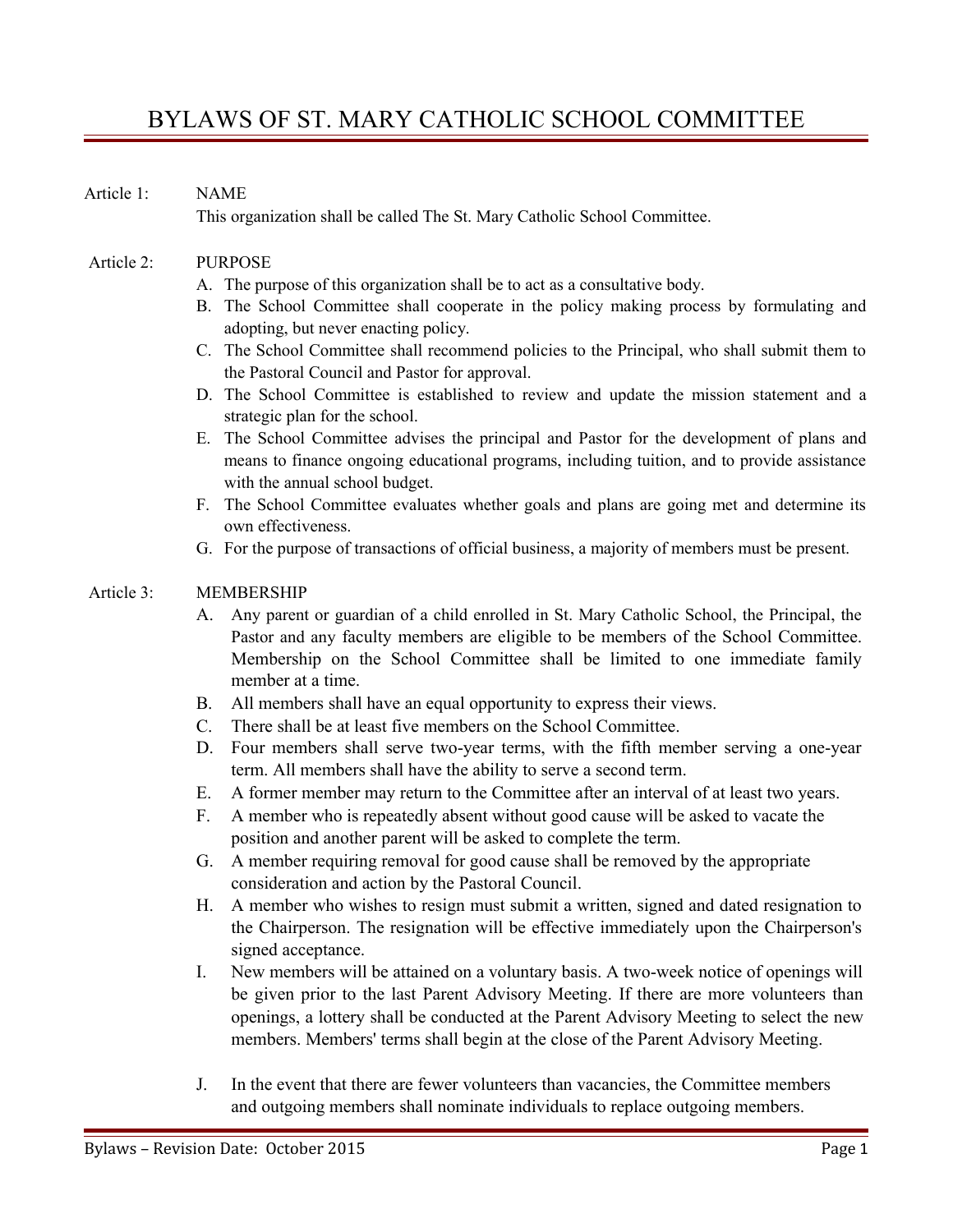# BYLAWS OF ST. MARY CATHOLIC SCHOOL COMMITTEE

K. In the event of a mid-term vacancy, the same procedure used for new members shall be used to fill the vacancy with a lottery at the next scheduled Parent Advisory Meeting.

## Article 4: OFFICERS The officers of this committee shall be the Chairperson, Vice-Chairperson, Secretary, and Treasurer.

### Article 5: ELECTION OF OFFICERS

- A. Election of officers shall be held annually at the close of the school year.
- B. The term of office shall begin at the close of the election meeting.
- C. Officers shall be elected from the body of committee members.
- D. The School Committee shall nominate at least one person for each office to be filled.
- E. The School Committee may accept the nomination orally; however, if more than one candidate is nominated for a particular office, an election by ballot shall take place.

### Article 6: DUTIES OF OFFICERS

- A. Offices shall be held for one year.
- B. The Chairperson, with the Principal, prepares the agenda to be distributed to the members before each meeting and preside over each regular and special meeting of the School Committee.
- C. The Vice-Chairperson shall preside over regular or special meeting the absence of the Chairperson.
- D. The Secretary shall record the business of each meeting and prepare and distribute minutes to each member of the Committee.
- E. The Secretary shall make a copy of each meeting's minutes available to the parents through the school office.
- F. The Treasurer shall represent the School Committee at the Parish Administration Commission Meetings.

### Article 7: MEETINGS

- A. Meetings shall be held on a monthly basis throughout the school year and as needed throughout the summer.
- B. Notice of regular meetings shall be given at least two weeks in advance,
- C. Special meetings may be called with at least twenty-four hours advance notice.
- D. Consensus building shall be appropriate method of decision making by the School Committee. Consensus means that all committee members agree to support the decision that appears to be best, under the circumstances, for the greatest number of people. Decisions shall be made only if a majority of the members are present.
- E. In the event that the Principal is unable to attend, the meeting shall be postponed until the Principal is able to attend.
- F. Prior to each meeting, the committee members shall receive a copy if the agenda for the